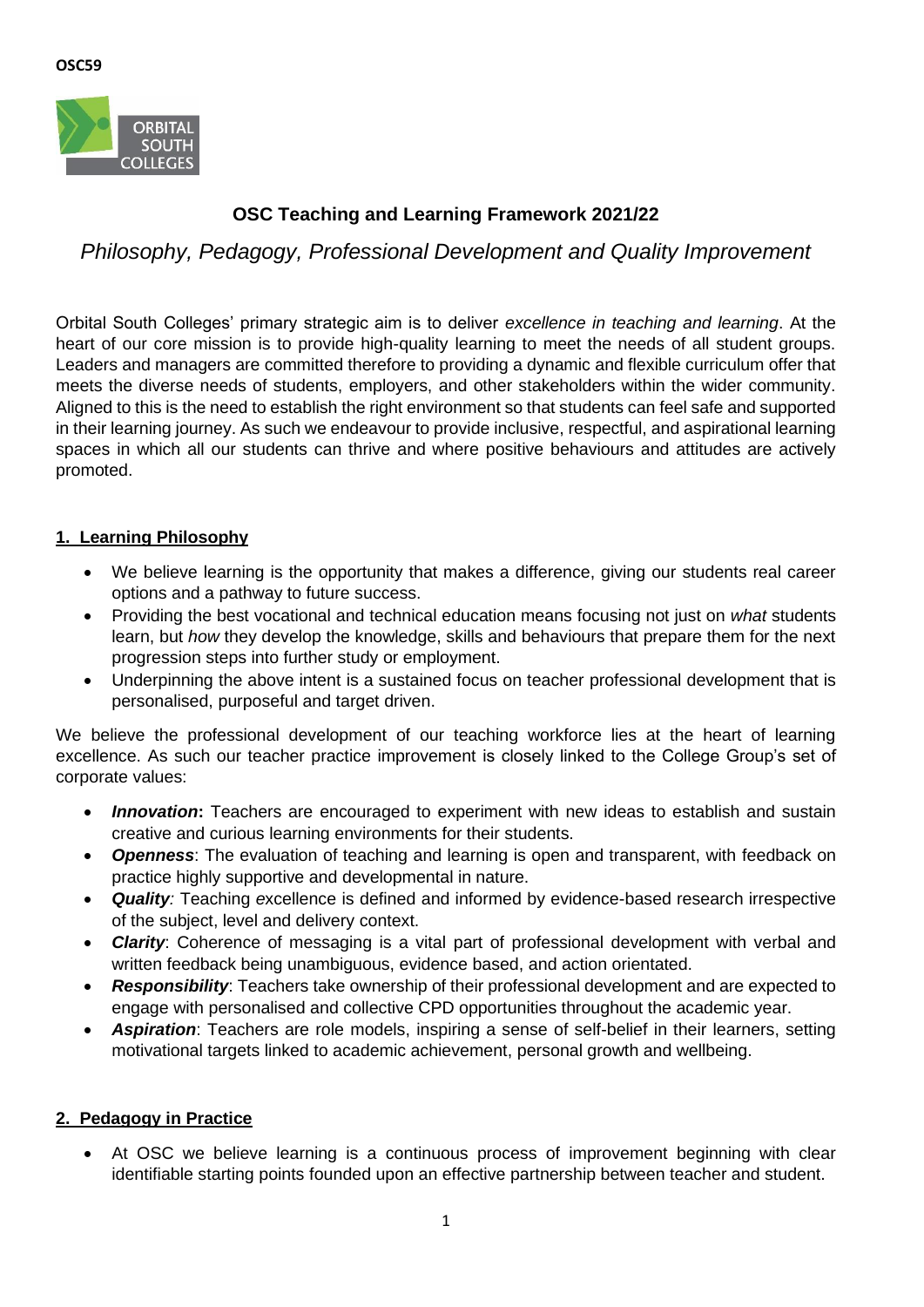#### **OSC59**

- We expect students to reflect on and evaluate their own learning, develop autonomy and strive for improvement in knowledge, skills and behaviours.
- Providing the best experience for our learners means investing in the professional development of our teachers, supporting them to reflect on and evaluate their own pedagogical expertise.
- To enhance teacher subject pedagogical knowledge several models and concepts are being introduced and developed. These include:

**Cognitive Load Theory:** a recognition that content overload is not conducive to effective learning

**Metacognition:** an approach that teaches students how to plan, monitor and evaluate their own learning

**Assessment for Learning:** learner centered practice whereby students are used as the key instructional tool for giving feedback to themselves and their peers

**Embedded Practice:** integration of naturally occurring opportunities to reinforce wider skills and attributes such as numeracy, team building, critical thinking and digital literacy.

**The Spiral Curriculum:** learning through regular recall so that students make meaningful connections between different parts of the curriculum.

**Value Added (stretch and challenge):** a 'teach to the top' mindset for both teachers and students so both have high expectations for what can be achieved.

#### **3. Teacher Professional Development**

- Methodology for assessing the quality of teaching and learning is reviewed on a yearly basis, and our current Framework reflects the Education Inspection Framework for FE providers (2019) as well as recognising the impact of the Covid-19 pandemic. The former has seen a change to a more holistic qualitative view of curriculum provision, and the latter has meant a shift in the developmental needs of teacher skillsets.
- However, the key organisation objectives for teaching and learning retain the same focus and emphasis:
	- Teaching, learning to be of a consistently high quality across all areas of provision
	- Staff to be recognised for the quality and reputation of their work
	- Retention and achievement rates to reflect the high calibre of learner experience
	- Learners to be empowered to make excellent progress relative to their starting points

In response to the above, we aim to ensure that teacher professional development provision is fit for purpose. This means that CPD opportunities for teachers should wherever possible be accessible, inclusive, differentiated, supportive, collaborative, action focused and accountable.

To support a culture of peer collaboration OSC have invested in a team of Advanced Practitioners (APs) to work with their teaching colleagues on a weekly basis. Using recognised coaching-mentoring methods the APs prioritise support for probation teaching staff, as well as provide structured assistance to those who require bespoke support to improve their practice. As such they can offer support to teachers from right across the learning community.

The OSC Teacher Performance and Appraisal Process

• 2021/22 sees the introduction of a new process for measuring teacher performance, a design model that also links to how formal line management appraisal will take place.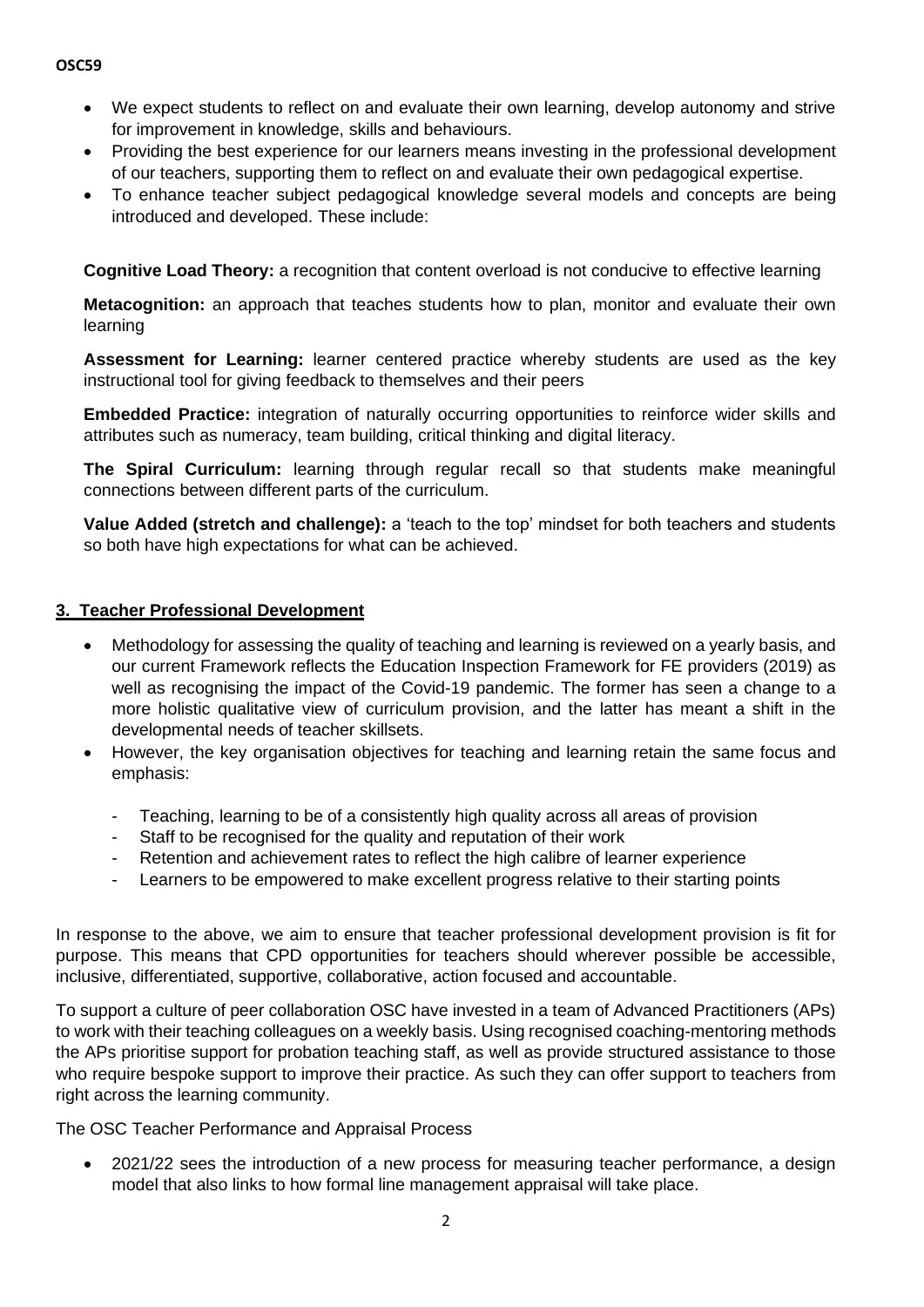#### **OSC59**

- Using the Education and Training Foundations' Professional Standards (2014) teachers will be asked to self-assess their progress against each of the twenty standards throughout the academic year.
- Each teacher will be supported by the AP team and other relevant subject mentors to evaluate both their pedagogical knowledge and skills, and their commitment to upskilling their subject specific knowledge.
- At the end of the academic year an evidenced based online Professional Development Plan is produced that will identify where each teacher sits on the OSC Teacher Professional Development Pathway. There are four levels on the Pathway: *Probation, Engaged, Enhanced and Expert*.
- Departmental and whole college performance indicators will be set to monitor how the teaching workforce is performing against the Standards.

# **4. Quality Improvement**

A range of methods are used at OSC to evaluate the quality of teaching and learning practice. Although there is a great deal of synergy between the two colleges, especially in respect to pedagogical values and approaches, each college has also maintained a degree of autonomy so that CPD activities and quality improvement processes reflect different local priorities. Evaluative methods include:

# **5. Themed Learning Walks**

Themed Learning Walks (TLW) offer an opportunity for line managers to assess the quality of provision in their own curriculum areas. Many of the selected themes are of a cross-college focus i.e. attendance, health and safety, digital learning, with feedback to individuals and relevant course teams to ensure that college policies, processes and systems are consistently applied with.

# **6. Developmental Lesson visits**

These are universal in scope and focus on the development of individual teacher practice using agreed performance indicators as a guide. At East Surrey College for instance, the focus on Intent, Implementation and Impact to improve pedagogical practice has been a priority, whereas at John Ruskin College teacher development has been led by key elements of the Teacher Effectiveness Enhancement Programme. After the lesson visit, teachers take forward agreed action points for professional reflection and review.

# **7. Postcard Lesson visits**

Piloted at East Surrey College, this method of evaluation gives the teacher immediate formative feedback with suggestions for further improvement. Again, the teacher can choose an aspect of practice they wish the lesson reviewer to observe in the lesson. The Postcard method has been particularly successful as a means of on-going Advanced Practitioner support for probation staff.

# **8. Peer Reviews**

Peer Reviews have been used for several years to encourage cross-subject sharing of practice. In recent years, peer-to-peer lesson visits and resulting professional dialogue has been focused on specific pedagogical themes i.e. formative assessment, behaviour management etc, and involves all established FE and HE teaching staff. Findings from the process are collated and provide excellent evidence for selfassessment at departmental level.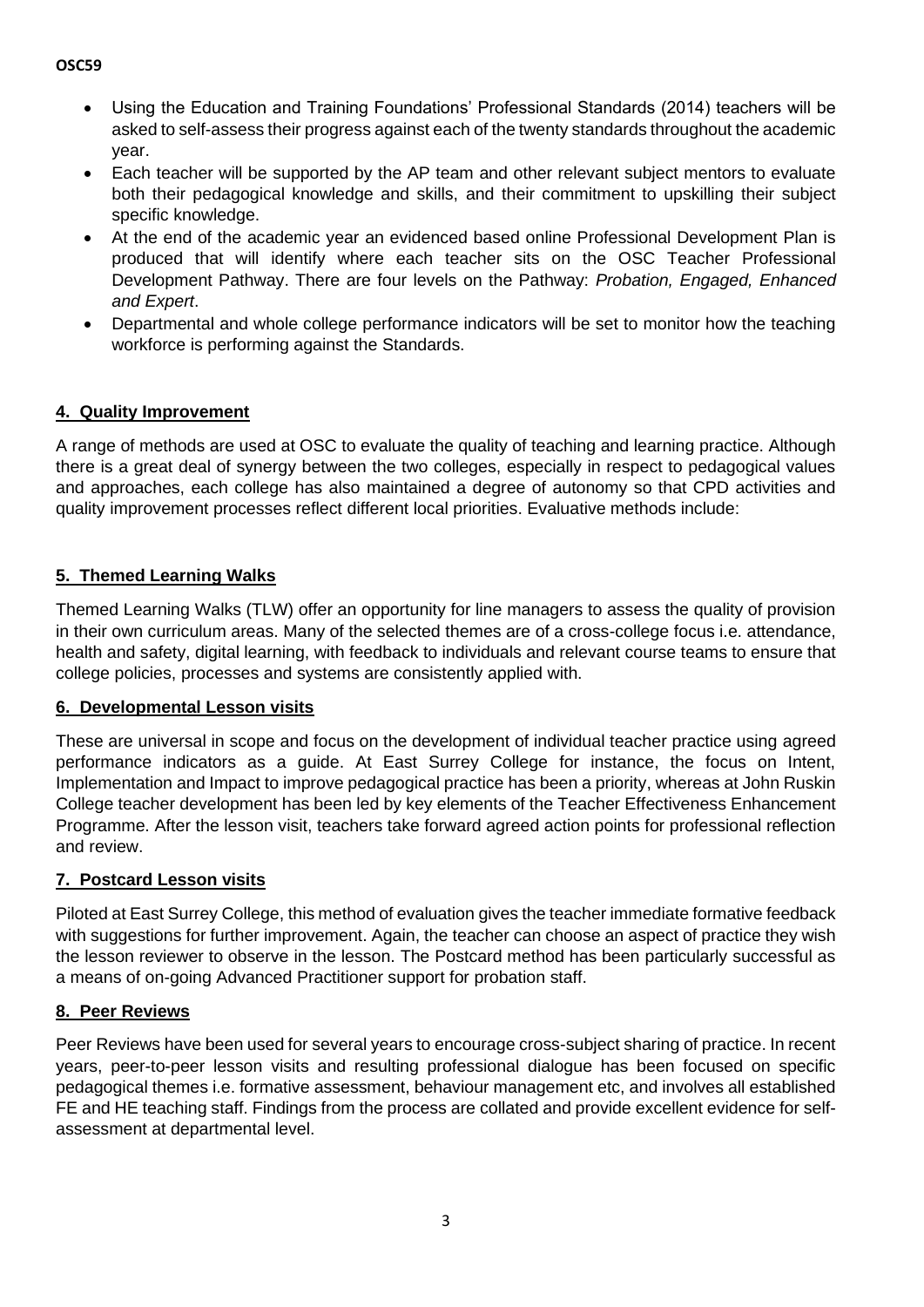# **9. Unseen Lesson Observations/Collaborative Lesson Reviews**

This is a relatively new method for the evaluation of practice, based on initial research carried out in the sector by Prof Matt O'Leary. Piloted at East Surrey College in Autumn 2020, this approach, whereby two colleagues act as teacher and lesson reviewer, follows a structured collaborative journey of critical reflection. The reviewer does not visit the selected lesson in person, so that the process centres fully on the teacher's ability to self-reflect on their practice in the post-lesson discussion.

#### **10. Online Lesson visits**

As a direct result of enforced lockdowns due to the coronavirus pandemic, the focus on online learning remains a priority. Staff upskilling in the use of appropriate online platforms such as MS Teams and Google Classroom has led to a need to monitor the progress in which teachers and students at both colleges are making. Online Lesson visits are transparent, supportive and developmental in design, encouraging teachers to experiment with digital learning methods. Lesson reviewers provide structured written feedback that acknowledges the challenges of online learning but also reinforces the value of abiding by sound teaching and learning theory. Recent professional development activity has used the findings of Ofsted's own research into remote teaching (2019) but tailored towards specific OSC objectives.

# **11. Formal Lesson Sampling**

In addition to the above qualitative methods, the Quality Team along with all Heads of Dept and Directors of Learning at both colleges will select a sample of teachers to more formally evaluate the quality of practice. This will be a sustained process from October through to May with a target of 50 lessons to be evaluated at ESC and 25 at JRC. Although no summative grade is given, the lesson reviewer will make a judgement nine performance indicators as part of the feedback. Each lesson report from this sample will be centrally logged so that an overall college profile of strengths and areas for improvement can be accrued. Outcomes from this process are reported to senior leaders to inform the college SAR. Curriculum managers will also be able to identify strengths and areas for improvement at departmental and course team level.

#### **12. Graded Lesson Observations**

In accordance with current HR policy, graded lesson observations first and foremost form part of the performance appraisal process for all probation teachers. As such each probationer will receive two graded observations from a member of the Quality Team, after approx. 2 months and 5 months from their starting date. Each probationer will be initially risk assessed, and appropriate support will be arranged, usually a combination of an Advanced Practitioner and an experienced subject specialist/mentor from the same department.

#### **13. References**

Current Policy linked to the above awaiting updating: ESC5 Teaching Learning and Assessment Policy Last approved 13/12/18

#### **14. Further information:**

None.